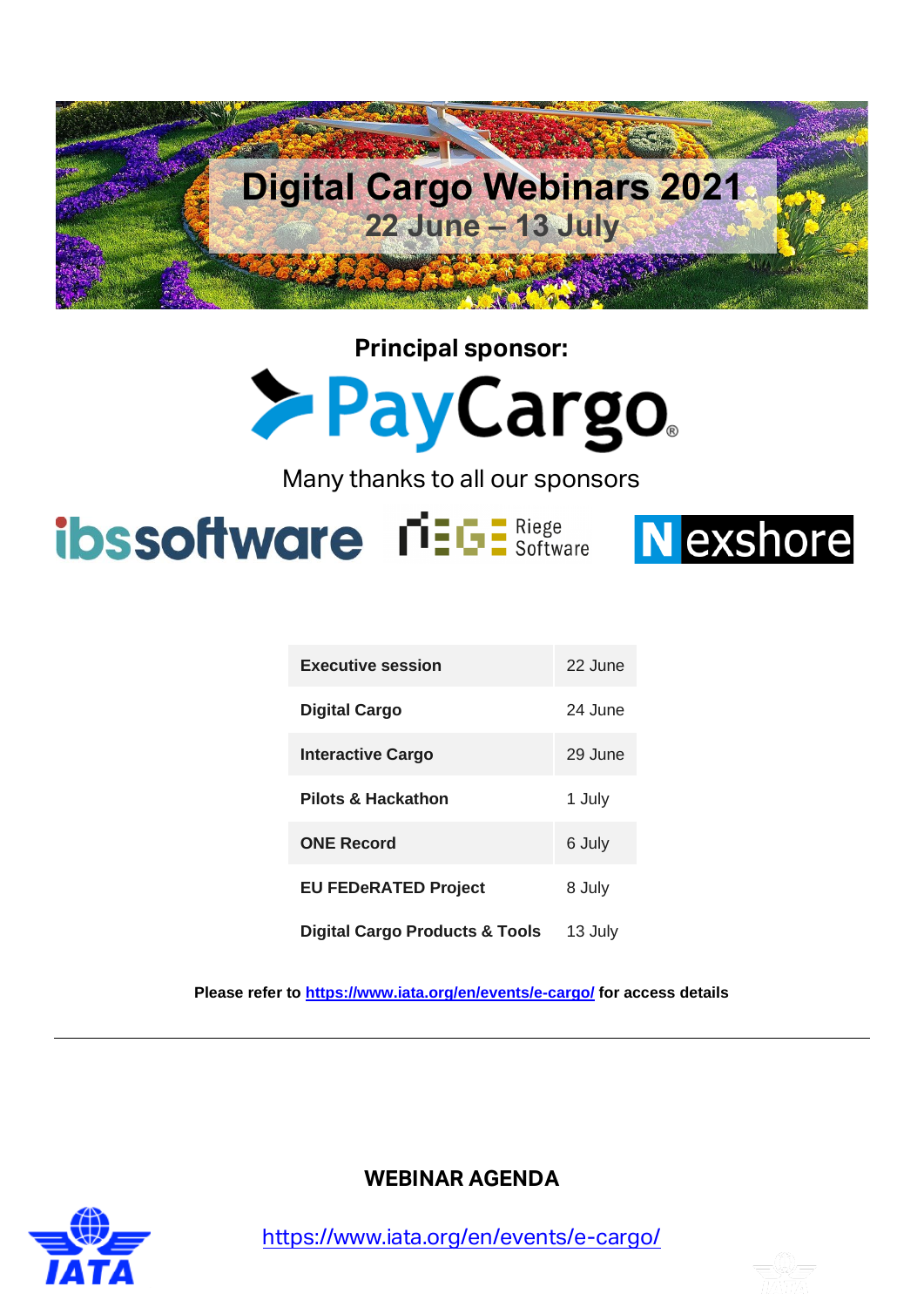# **EXECUTIVE SESSION**

### Tuesday, 22 June

**14:00 Welcome and introduction** In this episode we are delighted to welcome distinguished keynote speakers who each has a leading and transformative role in the digitalization of air cargo. Henk Mulder, Head Digital Cargo, IATA **14:05 Dorothea von Boxberg,**

Chief Executive Officer, Lufthansa Cargo

**14:30 Lionel van der Walt,** Global Chief Commercial Officer (CCO) at PayCargo

- **14:50 Christian Riege** Director Software Development at Riege Software International
- **15:10 Q&A session**



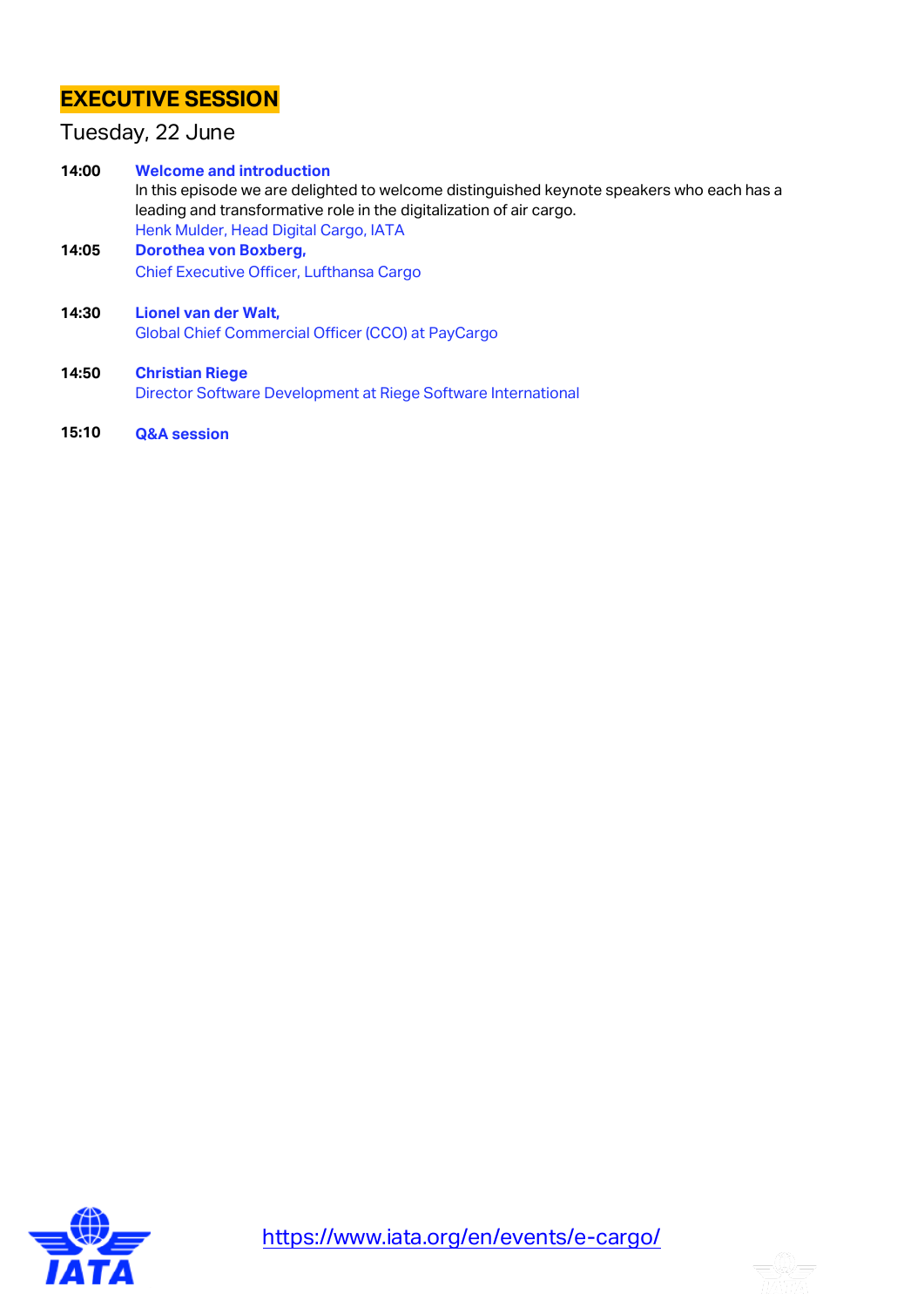# **DIGITAL CARGO**

### Thursday, 24 June

### **14:00 Welcome and introduction**

The digital cargo concept refers to standards and building blocks enabling the air cargo stakeholders to fully embrace their digital transformation journey. To support this adoption, the IATA Digital Cargo Working Group has been created in 2021 to gather communities of experts around the new data sharing standard ONE Record but also the legacy standards under the e-freight umbrella. Also stay tuned to discover two new initiatives helping to measure the progress of this digital transformation journey: we will also introduce the Air Cargo Digital Maturity Index, annual survey to capture the state of digitalization of the industry.

David Sauv, Manager Digital Cargo, IATA

#### **14:10 The importance of defining and adopting industry standards for Air Cargo**

Matthias Hurst, Chairman of the Digital Cargo Working Group, will share his vision on the importance of defining and adopting standards for our industry. He will highlight the values and benefits of standards for digitalizing the air cargo industry but also the challenges to define such standards.

Matthias Hurst, Director Global Airfreight Initiatives, Agility

#### **14:30 Fueling Next-Gen Air Freight with Data**

Fact: According to GE, each of its aircraft engines produces around one terabyte of data per flight. Imagine the amount of data that goes into an airline data store from just a single flight – commercial and operational data sets that offer huge benefits to the entire airline enterprise. In fact the airline industry thrives on data – both for improved safety and outstanding customer service. Data is equally paramount for fuelling profitable air freight. So how does the air cargo industry leverage data to demand equal attention from airline leaders? In his keynote, Ashok Rajan, SVP & Head of Cargo at IBS Software, a leading SaaS solution provider to the global travel industry, will establish that it is data that will fundamentally enable and empower air cargo businesses to innovate continuously, or without it, perish fast. Ashok Rajan, SVP & Head of Cargo, IBS Software

### **14;50 Panel discussion: Defining and adopting industry standards, what opportunities for Air Cargo?**

This panel discussion will look at the opportunities for the Air Cargo to define and adopt industry standards. Airline, Freight Forwarder, GHA and IT provider representatives will share their views.

Moderated by Matthias Hurst, Director Global Airfreight Initiatives, Agility and Klaas Kurz System Integration Carrier, Connectivity Manager, DB Schenker. Panelist: Judith Diepenmaat, PM Paperless / Product owner eDoc, Air France KLM; Alessandro Rivolta, Project Manager, Alha Group; Ashok Rajan, SVP & Head of Cargo, IBS Software.

### **15:10 Q&A session**

The speakers address questions from the webinar audience.



<https://www.iata.org/en/events/e-cargo/>

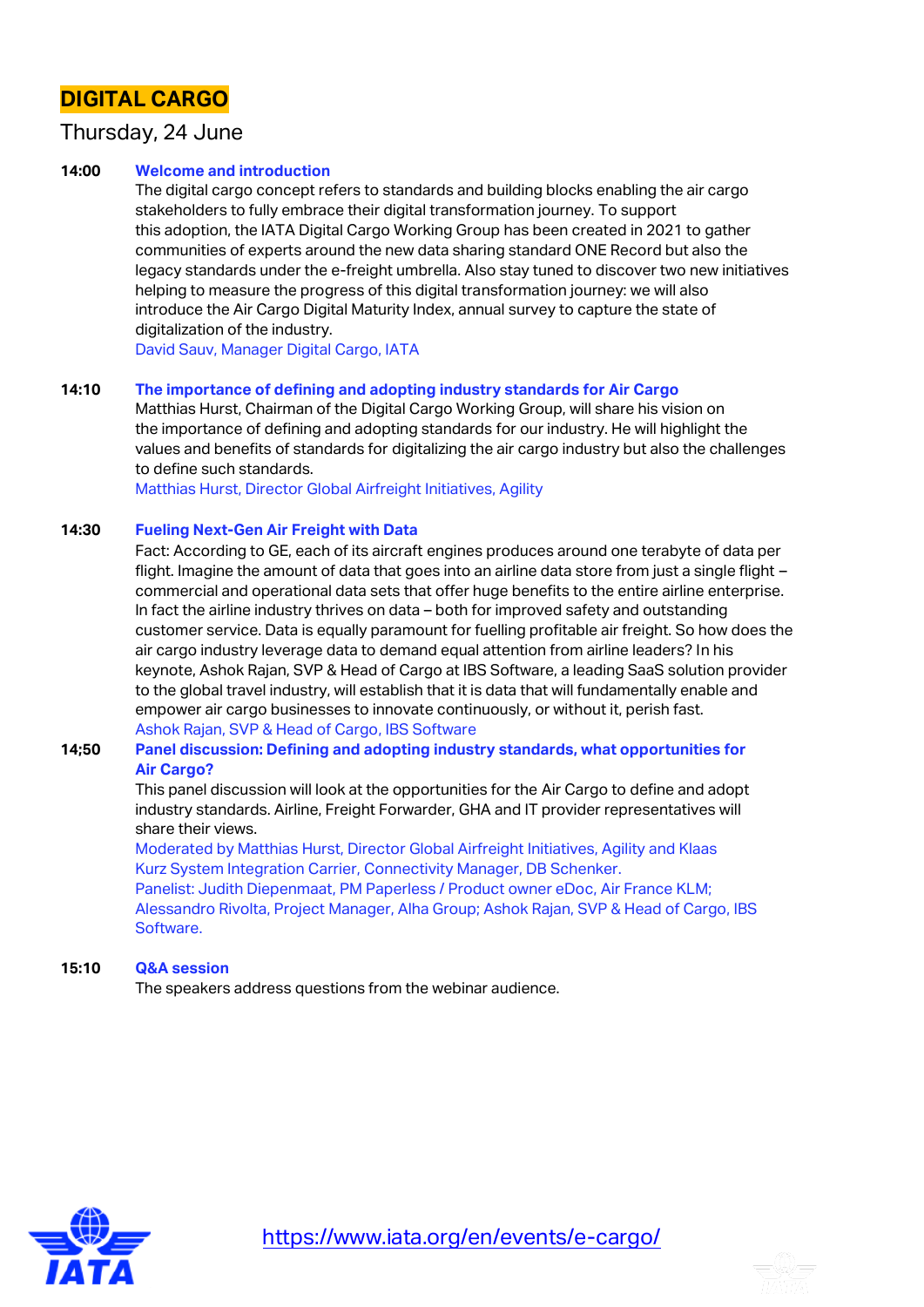## **INTERACTIVE CARGO**

### Tuesday, 29 June

### **14:00 The IATA Interactive Cargo project achievements and next steps**

IATA's vision is to equip the air cargo supply chain with responsive air cargo services based on intelligent systems able to self-monitor, send real-time alerts, respond to deviation to meet customers' expectations, and report on the cargo journey to allow data-driven improvements. The goal of the Interactive Cargo project is to provide stakeholders in the air cargo supply chain with a set of standards and guidance documents to enable and ease the use of connected devices for interaction with cargo.

This presentation will give an overview of the Interactive Cargo project's achievements: (1) The recommended practice on IoT device data sharing in air cargo, (2) the recommended practice on the approval of the use of portable electronic devices onboard aircraft for air cargo, and (3) the amendment to the conditions of carriage for cargo.

Sonia Ben Hamida, Project Manager Interactive Cargo, IATA Carlos Tornero, Deputy General Counsel, IATA

#### **14:30 Safely and efficiently approving the use of cargo tracking devices**

The presentation will share the progress of the pilot project "Approval of the use of Portable Electronic Devices (PEDs) approval for air cargo". The goals of this pilot are to adopt the IATA recommended practice and checklists for the approval of Portable Electronic Devices (PEDs) onboard aircraft for air cargo in order to standardize information required for approval and decrease the total duration required for carriers to complete an approval request. Jeff Clark, Founder & CEO, 7PSolutions, LLC

#### **14:45 Sharing IoT device data in air cargo with ONE Record: Outcomes and lessons learnt**

The presentation will share the progress of the pilot project "Visibility, Tracking and Alerts at the Piece Level". The goals of this pilot are to demonstrate autonomous delivery of in-shipment status messaging and sensor-based alerts, mirror Cargo iQ milestones in cargo facilities, and track ULDs integrated with tracking devices.

Tomal Sohoral, Manager, Cargo Solutions Strategy and Business Development, Air Canada Cargo

### **15:00 The handling of interactive cargo: Main challenges and potential solutions**

The use of smart tracking devices presents shippers and cargo owners with the ability to monitor not just the whereabouts of air cargo shipments but also their physical condition and their immediate environment. But these are sophisticated devices, often powered by lithium batteries with some models capable of interacting with local devices and transmitting data in-flight. Shippers respect and appreciate the need for clear rules for the use of these devices yet they sit in a hybrid regulatory environment - part-dangerous goods, part-perishable load, part-radio communications device and part-data logger able to interact with third party systems. So, there is a data privacy and protection issue too.

The Global Shippers' Forum (GSF) has been supporting and encouraging the air cargo community in its development of processes and procedures for the handling and acceptance of these devices and this presentation will set out the shippers' perspectives and expectations of procedures that will make the use of these devices as seamless and trouble-free as possible.

James Hookham, Secretary General, Global Shippers' Forum

#### **15:15 Networking session**

Webinar participants are invited to join a virtual space to meet the Interactive Cargo Task Force and discuss the project.



<https://www.iata.org/en/events/e-cargo/>

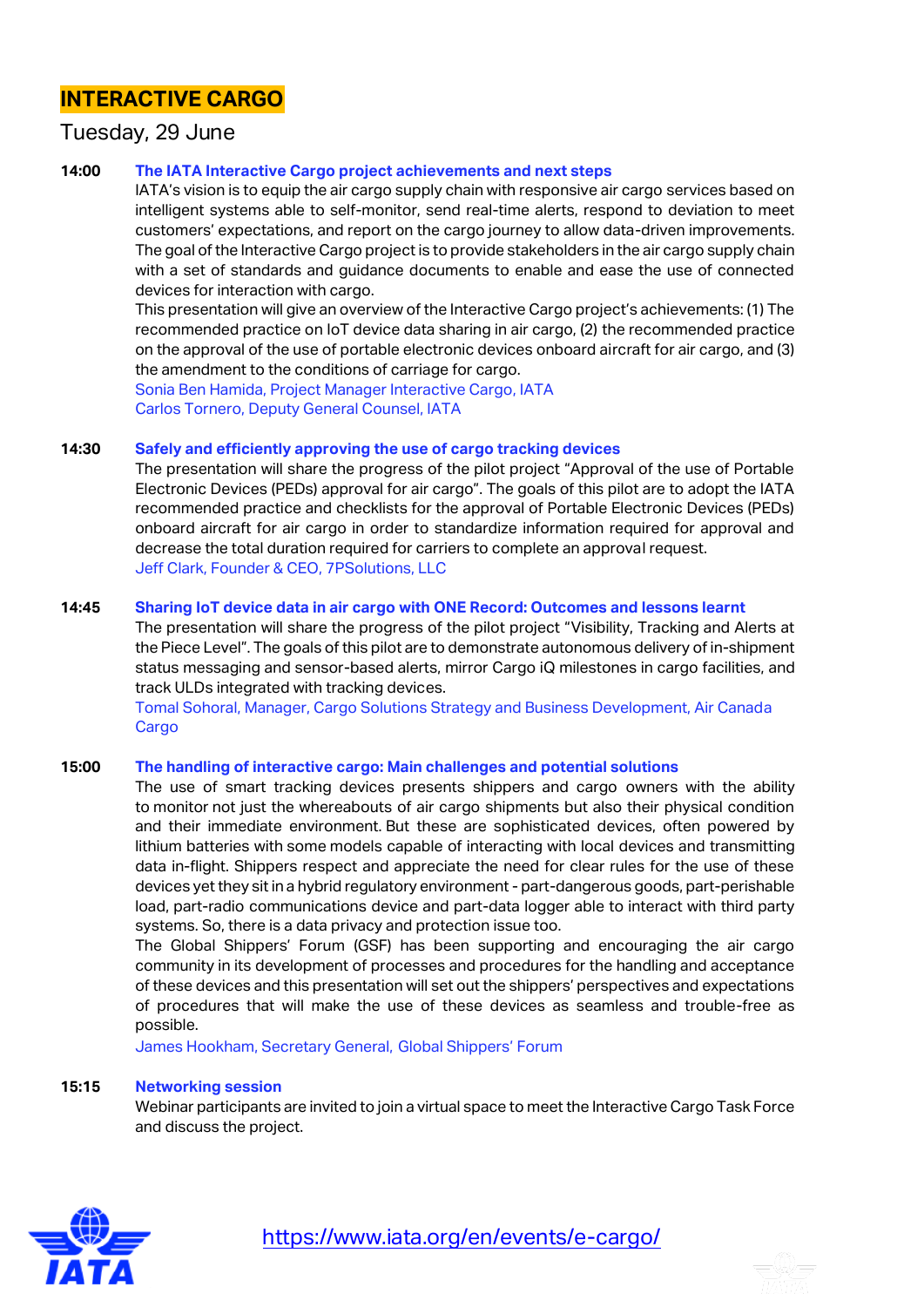## **Pilots & Hackathons**

### Thursday, 1 July

- **14;00 Welcome & opening remarks** Arnaud Lambert, ONE Record Engagement Manager, IATA
- **14:05 ONE Record; from piloting to operational implementation** Pilots started in 2019 and have been growing through the years. However, the standard is ready for real life shipments. The time has come to scale-up. Arnaud Lambert, ONE Record Engagement Manager, IATA Dr Philipp Billion, Senior Manager Fulfilment Data Solution, Lufthansa Cargo
- **14:35 From Hackathon to DaaS (Virtual Control)** Hear from the Hackathon 2020 Innovation Engine prize winner about their path of success to digitize the ULD transfer and inspection process and building a data-as-a-service platform for the ecosystem. The product will be demonstrated. Thomas Gerstner, President, Virtual Control

### **14:55 From Hackathon to SaaS (Nexshore Technologies)**

Nexshore is the first company to market and offer a true Software as a Service (SaaS) of ONE Record. Discover the benefits and experience from the development team as well as a live demo!

Pramod Rao, CEO, Nexshore Technologies

### **15;15 Q&A session**

The speakers address questions from the webinar audience.



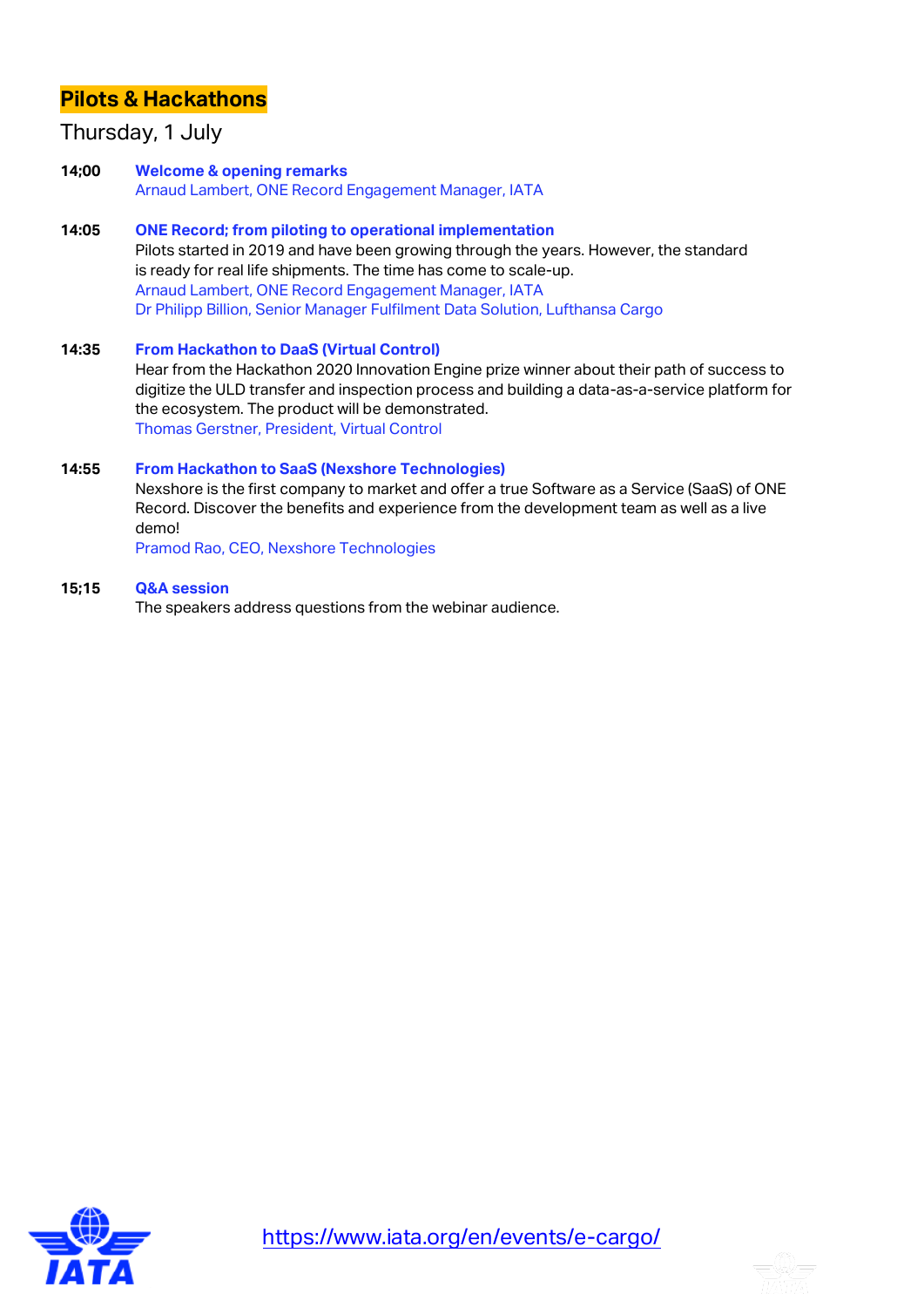# **ONE Record**

### Tuesday, 6 July

### **14:00 ONE record, what's new in 2021?**

ONE Record standard has improved since 2020, in particular the scope of the data model has been extended to integrate new processes and business requirements. We will provide an overview of how this scope has been extended and what are the key improvements of the standard

Christophe Lambert, Digital Cargo Project Manager, IATA

### **14:20 Focus on Modernizing Cargo Distribution (MCD)**

MCD is a great example of how data sharing can change Cargo Distribution by enhancing real-time exchanges and bringing more transparency to the process. It is a major topic on which the ONE Record taskforces are working on. We will introduce the topic, share the first results and provide an overview on the topics in progress Christophe Lambert, Digital Cargo Project Manager, IATA

### **14:40 Roundtable on Modernizing Cargo Distribution: what's next?**

We'll discuss the industry vision for the Cargo Distribution with stakeholders that take part in the MCD working group Christophe Lambert, Digital Cargo Project Manager, IATA Anke Burchard, Senior Project Manager Digital Transformation, Lufthansa Cargo Daniel Cruze-Kraus, Product Owner, IAG Cargo Robert Kunen, VP Distribution & Customer Service, AFKL Cargo

### **15:00 Q&A session**

The speakers address questions from the webinar audience.



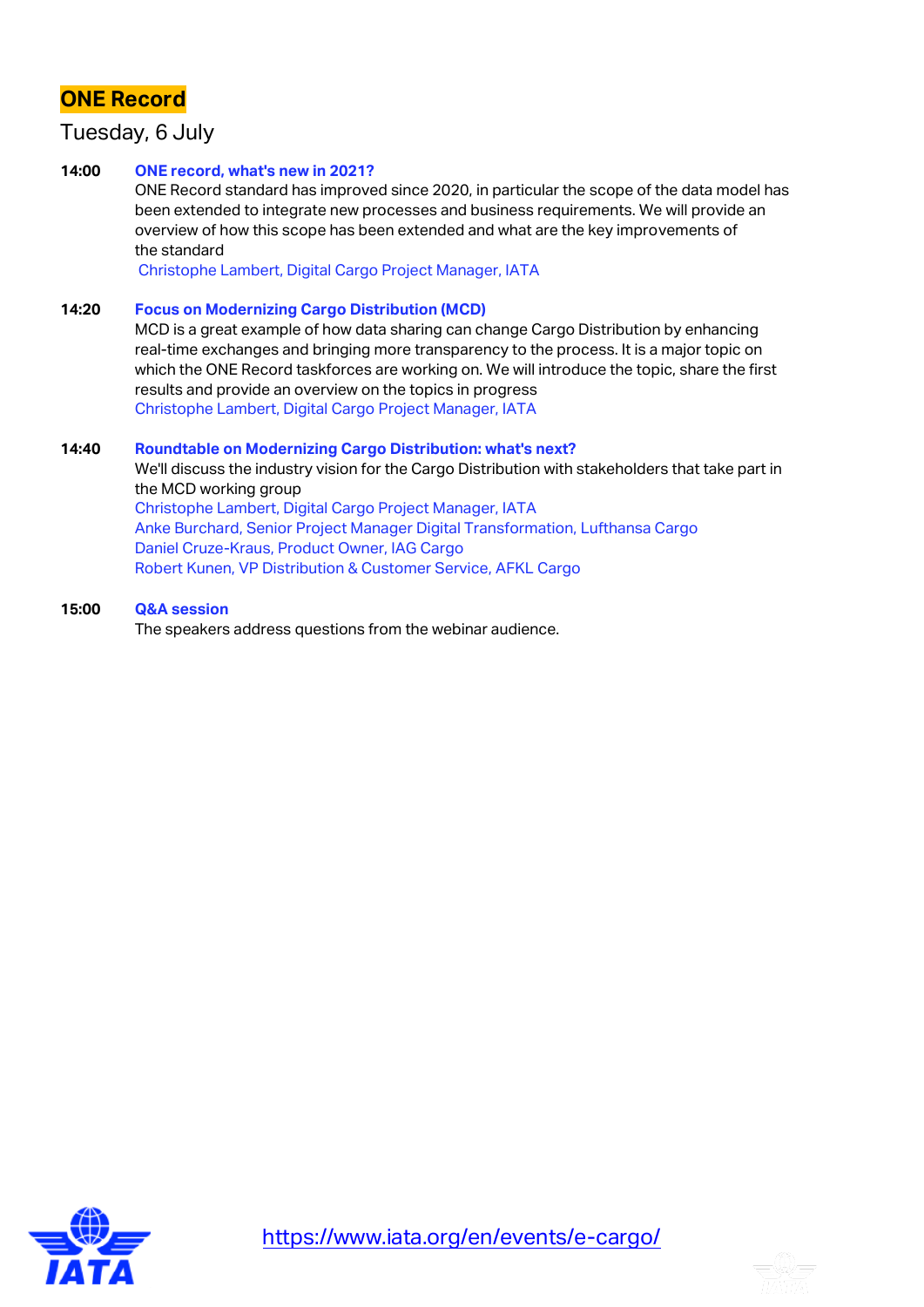# **EU FEDeRATED project**

### Thursday, 8 July

**14;00 Federated platforms to facilitate digital logistics and transport**

The FEDeRATED project is a consortium between the European Commission and a number of EU states and private sector stakeholders. In this session we will discuss the value and benefits of federating digital transport and logistics platforms. Roeland van Bockel, Coordinator, EU FEDeRATED project

**14:15 Living Labs - bringing the concepts to life**

To put the FEDeRATED design principles to the test, the consortium members are running more than 20 "Living Labs" across the various transport modes to verify that the business and governance concepts, the architecture and the semantic models are fit for purpose. Mikael Renz or Mikael Lind, Coordinator(s) of FEDeRATED Living Labs

### **14:30 Architecting the foundation of federated platforms** Effective interoperability relies on clear technical guidelines to ensure that systems can reach each other and exchange data with the minimum, or even none, integration effort. Mitchel Out, Chair of the FEDeRATED Architecture Team

### **15:00 Semantic models - speaking a common digital language**

The global transport sector has been developing data standards for decades, but this has not and could not have lead to a single lingua franca. FEDeRATED embraces the linguistic diversity and builds bridges between the data standards through common semantic models. Henk Mulder, Chair of the FEDeRATED Semantic Modelling Group

**15;15 Q&A session**

The speakers address questions from the webinar audience.